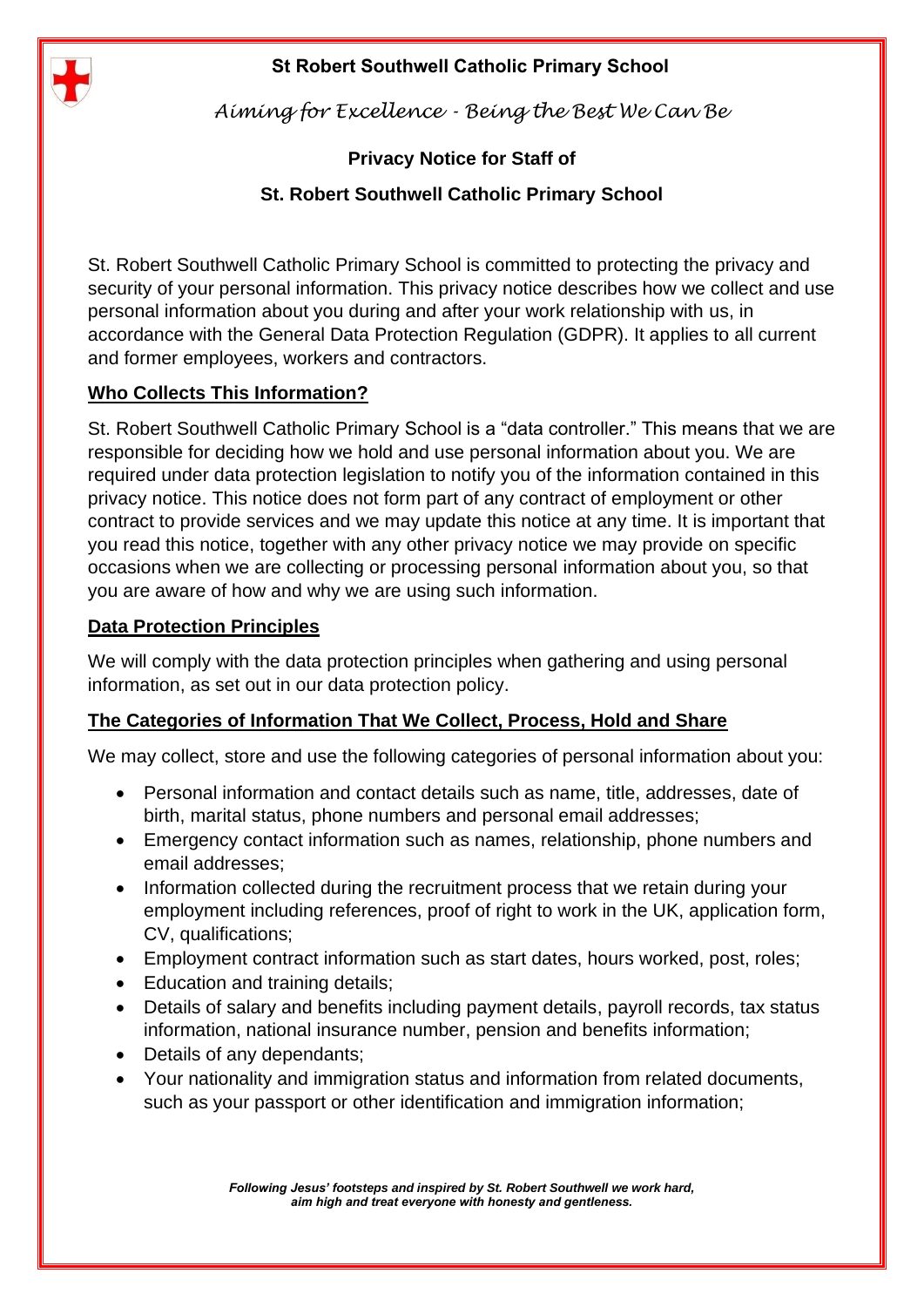

*Aiming for Excellence - Being the Best We Can Be*

- Information in your sickness and absence records such as number of absences and reasons (including sensitive personal information regarding your physical and/or mental health)
- Criminal records information as required by law to enable you to work with children;
- Your trade union membership
- Information on grievances raised by or involving you
- Information on conduct and/or other disciplinary issues involving you
- Details of your appraisals, performance reviews and capability issues
- Details of your time and attendance records
- Information about the use of our IT, communications and other systems, and other monitoring information
- Details of your use of business-related social media
- Images of staff captured by the School's CCTV system
- Vehicle recognition for car park and automated security system
- Your use of public social media (only in extremely limited circumstances, to check specific risks for specific functions within the School, you will be notified separately if this is to occur)
- Details in references about you that we give to other;
- Your racial or ethnic origin, sex and sexual orientation, religious or similar beliefs.

### **How We Collect This Information**

We may collect this information from you, your personnel records, the Home Office, pension administrators, your doctors, from medical and occupational health professionals we engage, the DBS, your trade union, other employees, other professionals we may engage (e.g. to advise us generally), automated monitoring of our websites and other technical systems such as our computer networks and connections, CCTV and access control systems, remote access systems, email and instant messaging systems, intranet and internet facilities.

#### **How We Use Your Information**

We will only use your personal information when the law allows us to. Most commonly, we will use your information in the following circumstances:

- Where we need to perform the contract, we have entered into with you
- Where we need to comply with a legal obligation (such as health and safety legislation, under statutory codes of practice and employment protection legislation)
- Where it is needed in the public interest or for official purposes
- Where it is necessary for our legitimate interests (or those of a third party) and your interests, rights and freedoms do not overrise those interests
- When you have provided us with consent to process your personal data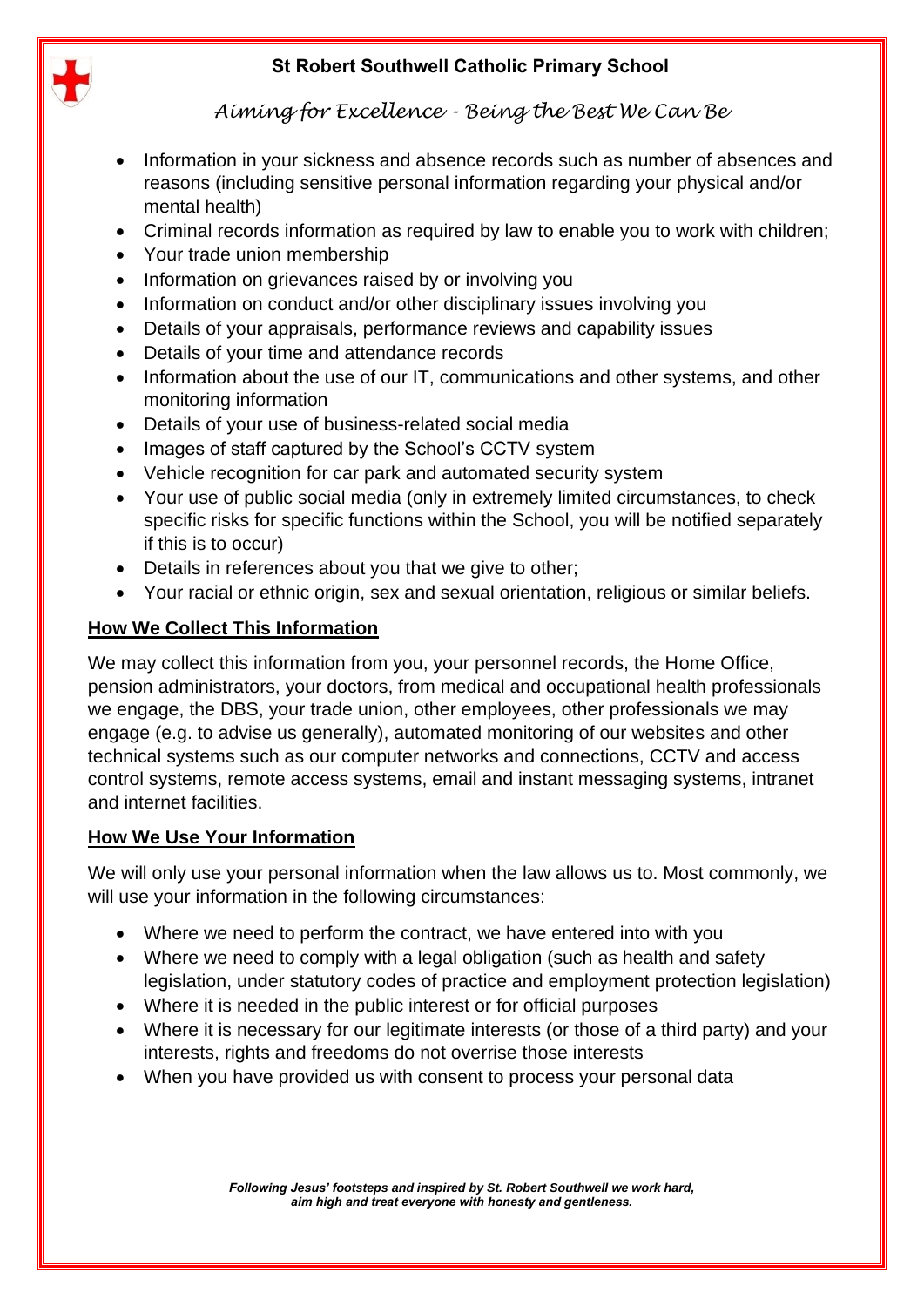

*Aiming for Excellence - Being the Best We Can Be*

We need all the categories of information in the list above primarily to allow us to perform our contract with you and to enable us to comply with legal obligations. Please note that we may process your information without your knowledge or consent, where this is required or permitted by law.

The situations in which we will process your personal information are listed below:

- To determine recruitment and selection decisions on prospective employees
- In order to carry out effective performance of the employees' contract of employment and to maintain employment records
- To comply with regulatory requirements and good employment practice
- To carry out vetting and screening of applicants and current staff in accordance with regulatory and legislative requirements
- Enable the development of a comprehensive picture of the workforce and how it is deployed and managed
- To enable management and planning of the workforce, including accounting and auditing
- Personnel management including retention, sickness and attendance;
- Performance reviews, managing performance and determining performance **requirements**
- In order to manage internal policy and procedure
- Human resources administration including pensions, payroll and benefits;
- To determine qualifications for a particular job or task, including decisions about promotions
- Evidence for possible disciplinary or grievance processes
- Complying with legal obligations
- To monitor and manage staff access to our systems and facilities in order to protect our networks, the personal data of our employees and for the purposes of safeguarding
- To monitor and protect the security of our network and information, including preventing unauthorised access to our computer network and communications systems and preventing malicious software distribution
- Education, training and development activities
- To monitor compliance with equal opportunities legislation
- To answer questions from insurers in respect of any insurance policies which relate to you
- Determinations about continued employment or engagement
- Arrangements for the termination of the working relationship
- Dealing with post-termination arrangements
- Health and safety obligations
- Prevention and detection of fraud or other criminal offences
- To defend the School in respect of any investigation or court proceedings and to comply with any court or tribunal order for disclosure.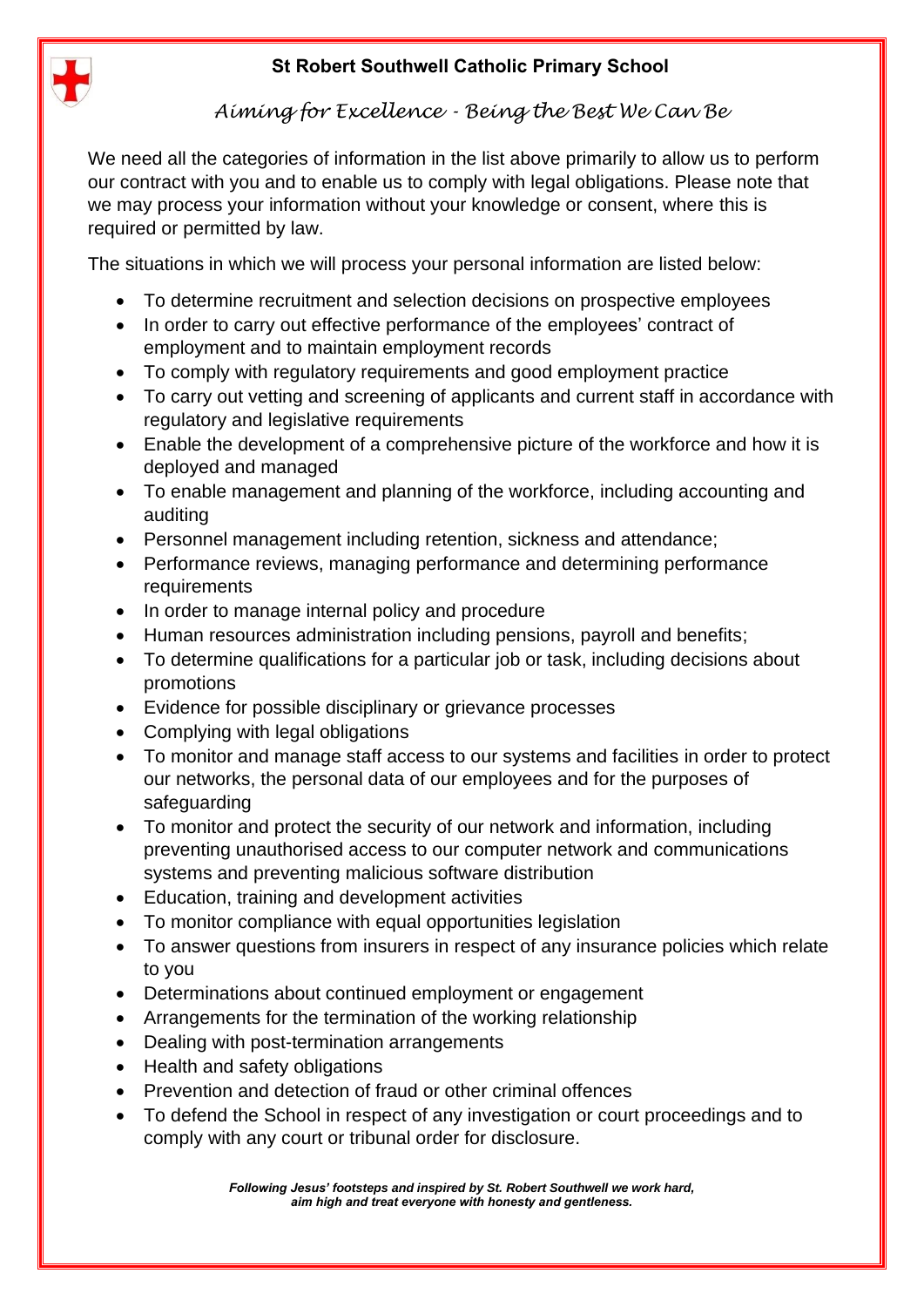

# *Aiming for Excellence - Being the Best We Can Be*

Some of the above grounds for processing will overlap and there may be several grounds which justify our use of your personal information. If you fail to provide certain information when requested, we may not be able to perform the contract we have entered into with you (such as paying you or providing a benefit), or we may be prevented from complying with our legal obligations (such as to ensure the health and safety of our workers).

We will only use your personal information for the purposes for which we collected it, unless we reasonably consider that we need to use it for another reason and that reason is compatible with the original purpose. If we need to use your personal information for an unrelated purpose, we will notify you and we will explain the legal basis which allows us to do so.

### **How We Use Particularly Sensitive Information**

Sensitive personal information (as defined under the GDPR as "special category data") require higher levels of protection and further justification for collecting, storing and using this type of personal information. We may process this data in the following circumstances:

- In limited circumstances, with your explicit written consent
- Where we need to carry out our legal obligations in line with our data protection policy
- Where it is needed in the public interest, such as for equal opportunities monitoring (or in relation to our pension scheme)
- Where it is needed to assess your working capacity on health grounds, subject to appropriate confidentiality safeguards

Less commonly, we may process this type of information where it is needed in relation to legal claims or where it is necessary to protect your interests (or someone else's interests) and you are not capable of giving your consent. We will use this information in the following ways:

- Collecting information relating to leave of absence, which may include sickness absence or family related leave
- To comply with employment and other laws
- Collecting information about your physical or mental health, or disability status, to ensure your health and welfare in the workplace and to assess your fitness to work, to provide appropriate workplace adjustments, to manage sickness absence and to administer benefits
- Collecting information about your race or national or ethnic origin, religious, philosophical or moral beliefs, or sexual life or sexual orientation, to ensure meaningful equal opportunity monitoring and reporting
- To record trade union membership information to pay trade union premiums and to comply with employment law obligations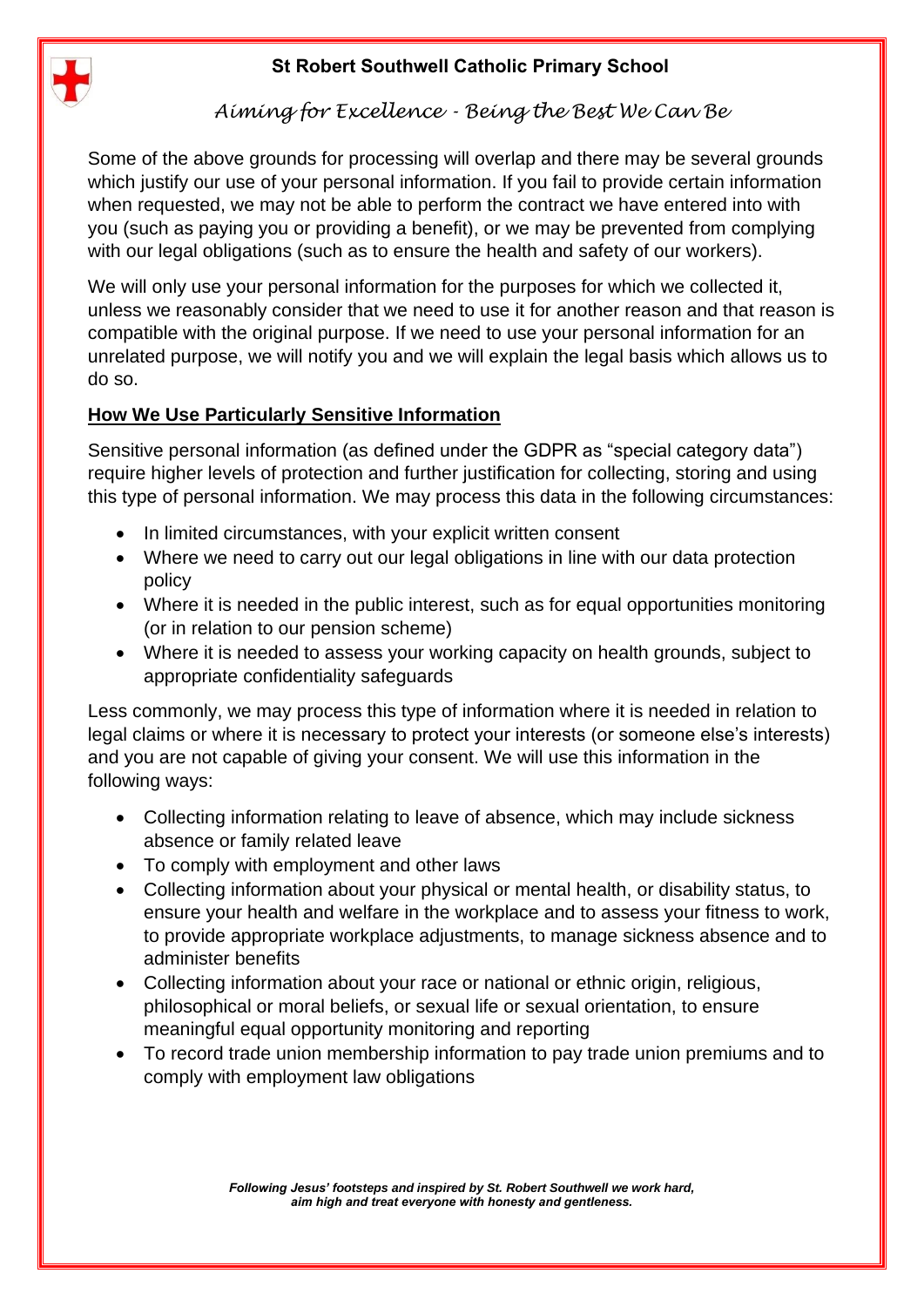

# *Aiming for Excellence - Being the Best We Can Be*

### **Criminal Convictions**

We may only use information relating to criminal convictions where the law allows us to do so. This will usually be where it is necessary to carry out our legal obligations. We will only collect information about criminal convictions if it is appropriate given the nature of the role and where we are legally able to do so. Where appropriate we will collect information about criminal convictions as part of the recruitment process or we may be notified of such information directly by you in the course of working for us.

### **Automated Decision Making**

Automated decision making takes place when an electronic system uses personal information to make a decision without human intervention. We are allowed to use automated decision making in the following circumstances:

- Where we have notified you of the decision and given you 21 days to request a reconsideration
- Where it is necessary to perform the contract with you and appropriate measures are put in place to safeguard your rights
- In limited circumstances, with your explicit written consent and where appropriate measures are in place to safeguard your rights

You will not be subject to decisions that will have a significant impact on you based solely on automated decision-making unless we have a lawful basis for doing so and we have notified you.

#### **Sharing Data**

We may need to share your data with third parties, including third party service providers where required by law, where it is necessary to administer the working relationship with you or where we have another legitimate interest in doing so. These include the following:

- the Department for Education (DfE)
- Ofsted
- Prospective Employers
- Welfare services (such as social services)
- Law enforcement officials such as police, HMRC
- LADO
- Training providers
- Professional advisors such as lawyers and consultants
- Support services (including HR support, insurance, IT support, information security, pensions and payroll)
- The Local Authority
- Occupational Health
- DBS
- Recruitment and supply agencies.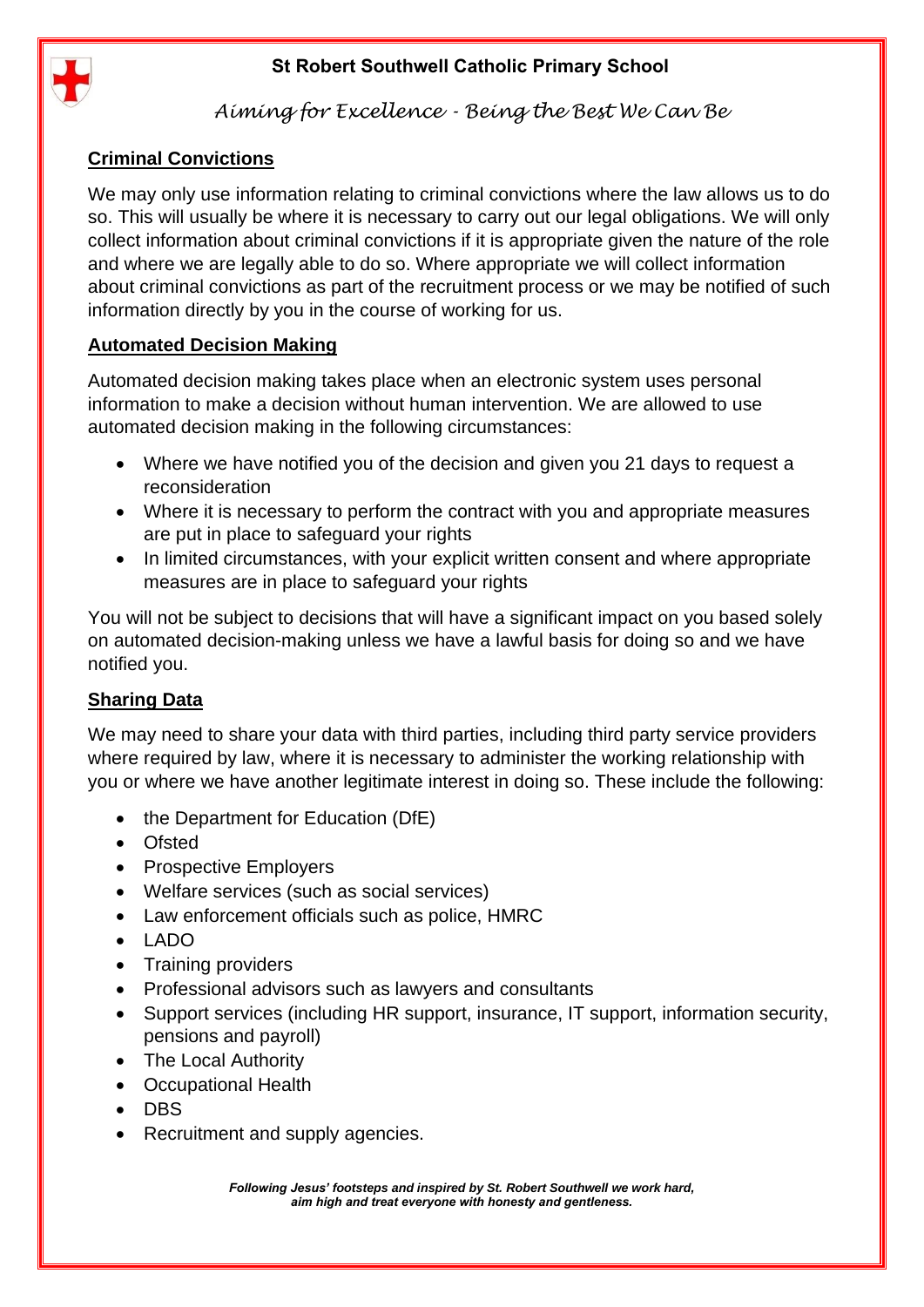

*Aiming for Excellence - Being the Best We Can Be*

Information will be provided to those agencies securely or anonymised where possible. The recipient of the information will be bound by confidentiality obligations; we require them to respect the security of your data and to treat it in accordance with the law. We may transfer your personal information outside the EU. If we do, you can expect a similar degree of protection in respect of your personal information.

### **Retention Periods**

Except as otherwise permitted or required by applicable law or regulation, the School only retains personal data for as long as necessary to fulfil the purposes they collected it for, as required to satisfy any legal, accounting or reporting obligations, or as necessary to resolve disputes. To determine the appropriate retention period for personal data, the School considers the amount, nature, and sensitivity of personal data, the potential risk of harm from unauthorised use or disclosure of personal data, the purposes for processing the personal data, whether we can fulfil the purposes of processing by other means and any applicable legal requirements. Once you are no longer an employee, worker or contractor of the company we will retain and securely destroy your personal information in accordance with our data retention policy.

#### **Security**

We have put in place measures to protect the security of your information (i.e. against it being accidentally lost, used or accessed in an unauthorised way). In addition, we limit access to your personal information to those employees, agents, contractors and other third parties who have a business need to know. Third parties will only process your personal information on our instructions and where they have agreed to treat information confidentially and to keep it secure. We have put in place procedures to deal with any suspected data security breach and will notify you and any applicable regulator of a suspected breach where we are legally required to do so.

#### **Your Rights of Access, Correction, Erasure and Restriction**

It is important that the personal information we hold about you is accurate and current. Please keep us informed if your personal information changes during your working relationship with us. Under certain circumstances by law, you have the right to:

- Access your personal information (commonly known as a "subject access request"). This allows you to receive a copy of the personal information we hold about you and to check we are lawfully processing it. You will not have to pay a fee to access your personal information. However, we may charge a reasonable fee if your request for access is clearly unfounded or excessive. Alternatively, we may refuse to comply with the request in such circumstances.
- Correction of the personal information we hold about you. This enables you to have any inaccurate information we hold about you corrected.